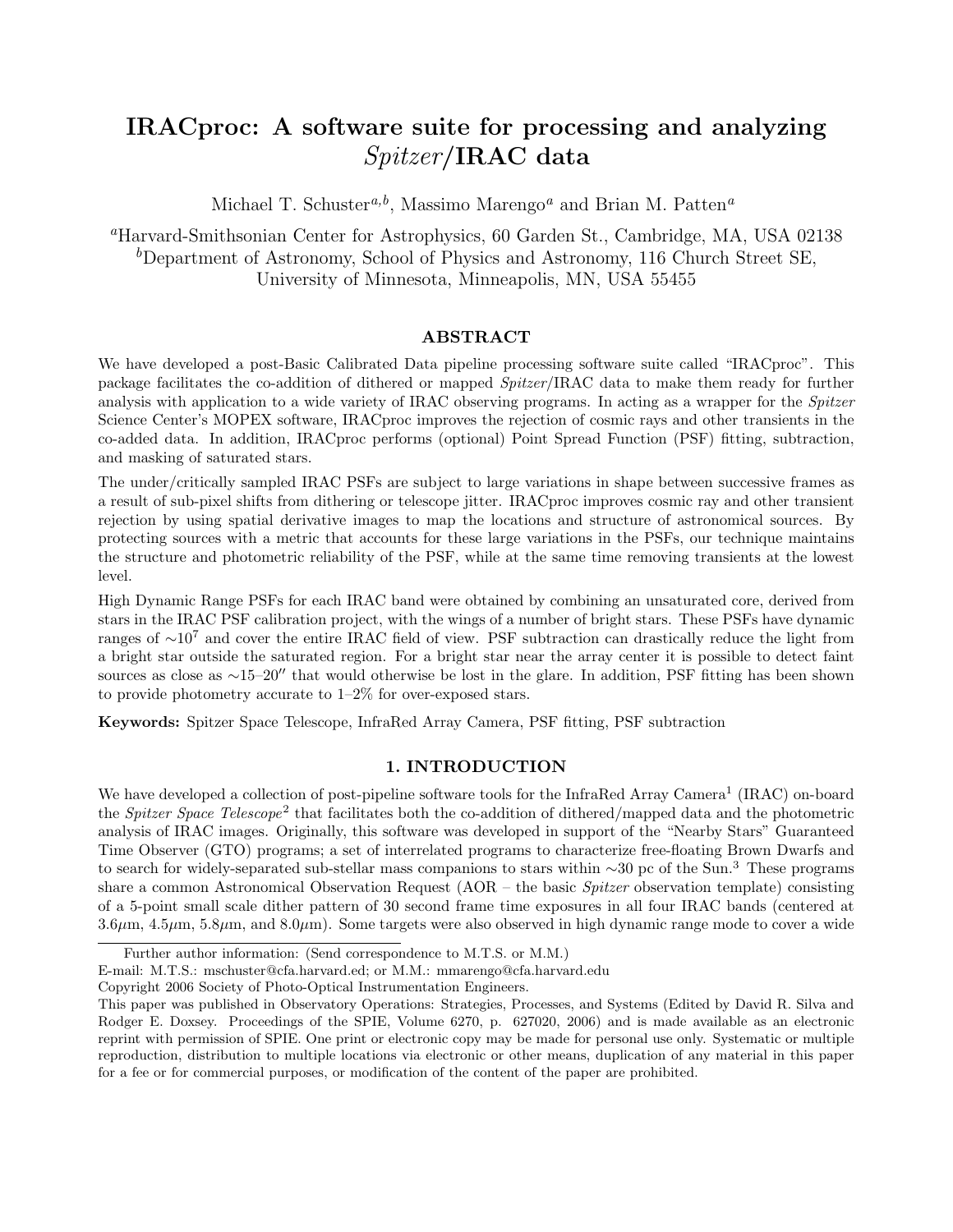range in brightness when photometry of the target, as well as for objects nearby on the sky, was also desired. The proximity of these systems implies that most of the program fields have a bright saturated star near the center of the array. Because the search for faint companions can be enhanced by removing the dominating glare from the saturated primary star, we were motivated to develop an integrated post-pipeline analysis system to fit and subtract saturated stars, as well as to co-add the data, identify sources and extract photometry. As such, this software package has application to a wide variety of observing programs.

The software suite "IRACproc"<sup>∗</sup> processes IRAC data starting from the Spitzer Science Center's (SSC) Basic Calibrated Data (BCD) as provided for each AOR(s): the science BCD images, the BCD data quality (Dmask) images, and the BCD statistical uncertainty images. MOPEX, $4.5$  the SSC's mosaicing software, is used to co-add the BCD images based on their World Coordinate System (WCS) information taking into account geometric distortion and bad pixels. As an augmentation to MOPEX, IRACproc has two main functions: to make coaddition and other analysis of IRAC data easier, and to provide a more effective outlier rejection technique. The software also contains routines for measuring and merging photometry from the four IRAC bands. In addition, the software has routines for fitting and subtracting High Dynamic Range (HDR) Point Spread Functions (PSF).

A complicating issue with IRAC is that its images experience a flux of cosmic rays and solar protons (hereafter CR) that vary widely in size, shape, and the amount of energy deposited into the arrays. These CRs range from a single pixel, which can saturate given enough energy, to wide streaks crossing an entire array. A typical hit deposits charge in a few pixels, although some CR hits can affect many more pixels depending on the ion energy and angle of incidence (e.g. see Hora *et al.* 2006<sup>6</sup> this meeting, and Patten *et al.* 2004<sup>7</sup>). Because of the critical/under-sampled nature of the PSFs, in any single frame the CRs are often difficult to distinguish from real point-sources as well as extended sources, such as galaxies. In addition to CRs, the IRAC arrays also experience other transient or persistent effects<sup>8</sup> including high noise pixels, hot or dead pixels, short term latents, stray light from a bright point-source off-frame, etc. To improve the rejection of these types of outliers we have implemented a technique specifically targeted for a critically and/or under-sampled camera. This method uses the spatial derivative of the images as a metric to account for changes in the PSF's projected shape on the coarse array grid that is a consequence of dithering. These PSF changes can be large and are likely to be ignored when applying common techniques such as median filtering. Using this metric for pixels covered by stars, galaxies and structured extended emission it is possible to clean IRAC images of CRs and other transients while providing the best possible photometric quality.

The remainder of this paper is organized as follows. In Section 2 we provide the foundation for using spatial derivative images as an outlier rejection metric and describe how we implement the technique for IRAC images, including our interface with MOPEX. Section 3 gives an overview of the processing and analysis steps performed by IRACproc along with some examples. In Section 4 we give a description of the IRAC HDR PSFs and a summary of our PSF fitting and subtraction technique. Finally, we conclude with suggestions on how some of our methods might be fully integrated into MOPEX or other processing software to be used in the analysis of a wide variety of IRAC observing programs.

# 2. OUTLIER REJECTION IN UNDER-SAMPLED IMAGES

One of our goals was to develop a technique to remove outliers from IRAC images that is more effective than common outlier rejection schemes, such as median filtering or sigma-clipping. The method we implemented uses the spatial derivative of the images to estimate changes in the coarsely sampled PSF shape that is a consequence of dithering or telescope jitter. Specifically, the method does not unnecessarily reduce the number of pixels to be co-added at each sky location (the depth of coverage), nor leave true outliers untouched. A variation of this technique was first used in the Space Telescope Science Institute's DITHER data reduction package for Hubble Space Telescope images<sup>9</sup> to mitigate the effects of interpolation in outlier rejection. This method is general enough that it can be adopted for any camera whose Point Spread Function is under and/or critically sampled, as is IRAC's.

In any critically or under-sampled image the apparent shape of the PSF, the Pixel Response Function (PRF), depends on its projection onto the pixel grid. Slight sub-pixel shifts of the array, from dithering or telescope jitter,

<sup>∗</sup> IRACproc runs within PDL, a numeric extension for Perl available from pdl.perl.org.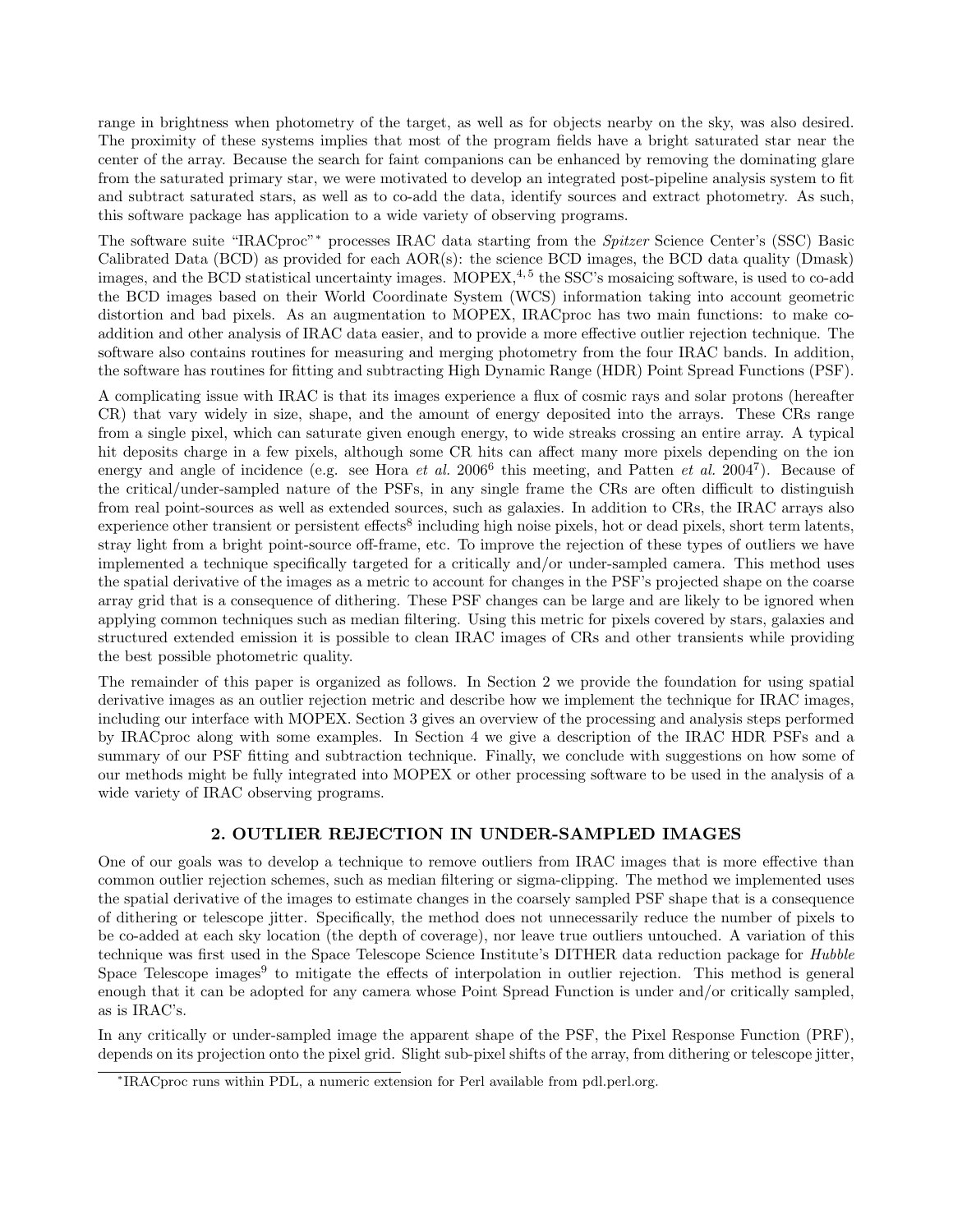

Figure 1. Cuts across Pixel Response Functions (PRF) in each of the four IRAC bands. Solid: PSF with peak centered close to the middle of a pixel. Dashed: PSF with peak centered close to the corner of a pixel (peak flux now spread among 3 additional pixels). The peak can increase in value from one frame to the next by as much as  $64\%$  at  $3.6\mu$ m,  $66\%$  at 4.5 $\mu$ m, 35% at 5.8 $\mu$ m, and 56% at 8.0 $\mu$ m.

will result in changes to this projection for sharply peaked point-sources. For example, sampling the continuous PSF with relatively large pixels and then dithering by small amounts will cause objects to appear to have very different profiles between frames. For an example of these PRF changes see Figure 1. These PRF variations are significantly larger than expected from statistical fluctuations alone, and can be estimated by measuring the difference between adjacent pixels in the PRF. The actual temporal change in pixel value is a combination of this effect between frames and other sources of noise. However, it is still necessary to reject an outlier on top of a point-source when it changes the value by more than what can be expected from shifting the image by a fraction of a pixel. The local spatial derivative, defined as the difference between adjacent pixels, is one method that can gauge the reliability of a pixel's value on-source. This rejection criterion protects the PRF shape while identifying true outliers, and is valid for any set of under and/or critically sampled images.

Outlier rejection methods that use only the statistical information of a pixel stack, such as median filtering or sigma-clipping, are incapable of distinguishing true outliers from those values susceptible to PRF changes. These methods have no means by which to recognize as real the relatively large variations in pixel value that are a result of the coarse PSF sampling, information that can be recovered only if the values of neighboring pixels are taken into account. In the case of sigma-clipping, depending on the value chosen for the clipping threshold, statistical methods will either ignore outliers or will erroneously reject the PRF peaks. The effect in the final image is two-fold: (1) the shape of the PSF is altered, and (2) the photometry measured from that altered PSF is no longer as reliable. See Section 2.2 for a quantitative discussion.

## 2.1. A Robust Outlier Rejection Technique

Robust outlier rejection for any data set requires two pieces of information: (1) a "best estimate" of the expected value in the pixel stack, and (2) a metric to decide which values in the stack are real data from a source or an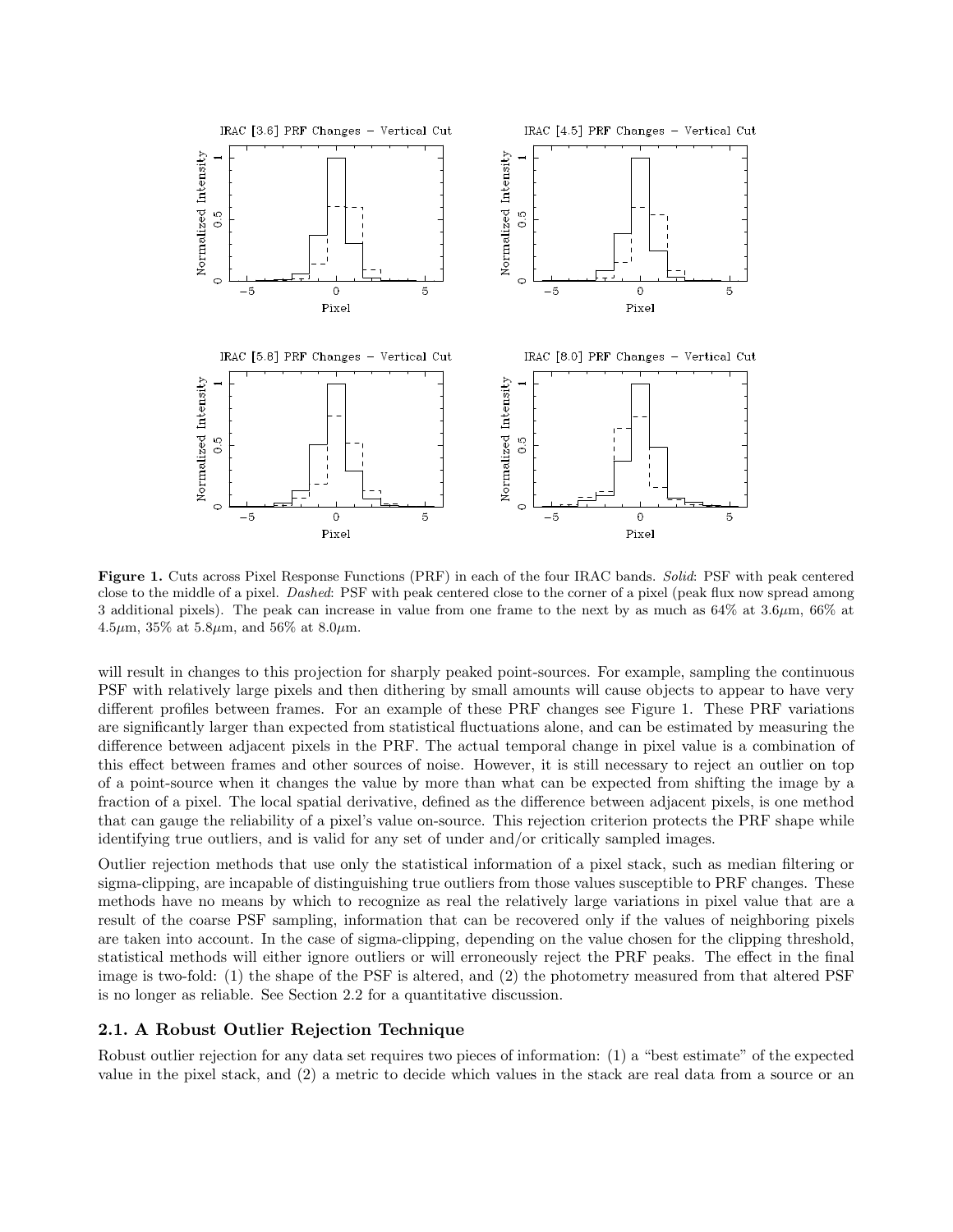outlier unrelated to the source. Our method for outlier rejection is a form of sigma-clipping, with the mean or median replaced with the best estimate and the "sigma" replaced with the metric.

As an approximation to the actual mosaic, the *best estimate* image provides a reasonable basis for deciding which values are outliers. IRAC observers are encouraged to dither or repeat their observations in order to have more than one frame, and pixel, at each sky location. Since it is unlikely an outlier will appear in all frames at the same sky location, this strategy generally makes it possible to derive a reasonable estimate of the actual flux at that sky position by selecting the most likely value in the pixel stack. A best estimate image should be free of outliers, while preserving the underlying structure of the noise and sources in the image.

The best estimate image can be constructed in different ways according to the number of frames covering each piece of sky, that is, the coverage depth. With a relatively high depth of coverage (∼5 or more overlapping frames), the median image can be used as a best estimate image. Because most outliers have large positive values in astronomical data, it is possible to improve upon the median by instead choosing a value in the pixel stack that is adjacent to the median. Typically this shift, or bias, is towards lower values and has the effect of mitigating outliers even when as much as half of the data is bad (e.g. CRs), making it a more robust choice for the best estimate. This so-called "biased median" is defined as the value in the stack that is the  $n^{th}$  closest neighbor above, or below the median, where the bias is  $n$ .

For shallow coverage depths (2–5 overlapping frames), a biased median is not practical since a bias by one value towards the minimum will always select very low values for the best estimate. In this case, we introduce the concept of the "absolute minimum deviation" (AMD) image as a very reliable best estimate designed to find the pixels closest to the most likely value. The AMD image is calculated in the following way:

$$
AMD(x, y) = \min_{s=1..N_{cov}(x, y)} \{ |I_{BCD}^{(s)}(x, y) - I_{ped}(x, y)| \},
$$
\n(1)

where s is the index for the pixel stack,  $N_{cov}$  is the coverage depth,  $I_{BCD}^{(s)}$  is the pixel value from the s<sup>th</sup> frame, and  $I_{ped}$  is the background pedestal in all of the frames. The AMD image is a mosaic of frames whose pixels are closest to the background pedestal in absolute value. The global background for all frames is determined from another simpler best estimate image, and is typically the mode of a median image. It is essential that a single pedestal value (or image) is used, as opposed to background subtracting the input frame individually, since any large scale background structure may yield different pedestals for overlapping frames. Subtracting different background values for each frame would make it harder to correctly choose the best estimate by introducing new pedestal off-sets. Conversely, without background subtraction the AMD would effectively select the minimum value in most cases, instead of the value closest to the background pedestal. Thus, for shallow coverage depths the AMD image improves the choice for the best estimate in the background, while providing nearly the same value on-source as a median biased towards lower values.

For a *metric*, IRAC procuses the "maximum local derivative" (MLD) image, defined as the maximum of the absolute differences between each pixel of the best estimate image and its four closest neighbors.<sup>9</sup>

$$
MLD(x, y) = \max_{i=1..4} \{ |I_{be}(x, y) - I_{be}(x, y; i)| \},\tag{2}
$$

where i is the index of the neighboring pixels,  $I_{be}$  is the value in the best estimate image, and  $I_{be}(x, y; i)$  is the value of the neighboring pixel. Since the MLD image is a spatial derivative of the best estimate image, by construction it can account for the basic structure of the PRF and the noise of the background in the co-added image. However, since the noise in the best estimate image scales as the square root of the coverage depth, it returns a metric in the background areas that is much smaller than the noise in the individual frames, and as such it does not represent the best metric for the background. Therefore, a robust methodology for determining the metric will choose, on a pixel-by-pixel basis, the largest value between the MLD and a more reliable metric for the background (such as the MAD – Median Absolute Deviation from the median, see MOPEX documentation<sup>5</sup>).

With these best estimate and metric images, we can reject as outliers pixels that satisfy the following condition: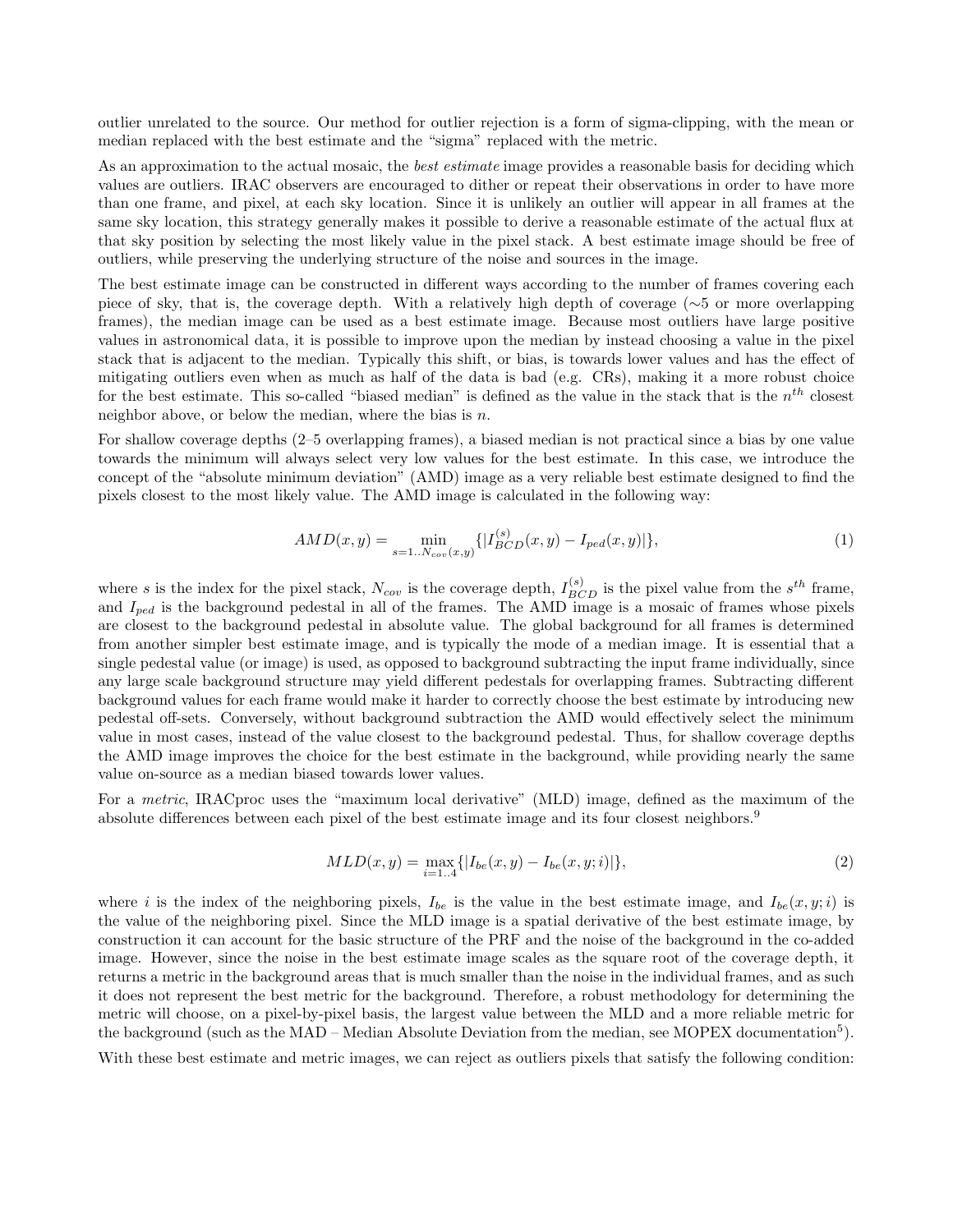$$
|I_{BCD}(x,y) - I_{be}(x,y)| > scale \times metric(x,y),
$$
\n(3)

where  $I_{BCD}$  is the value in the BCD frame,  $I_{be}$  is the value in the best estimate image, and scale is the threshold scale factor for sigma-clipping. The final mosaic is an average of the remaining "good" values in the input pixel stack.

# 2.2. Quantitative Effects for IRAC Photometry

The large variations in the IRAC Pixel Response Functions, illustrated in Figure 1, imply that it will be difficult to reject real outliers when they occur on the peaks of point-sources. It is useful to analyze how significant of an effect this can be when using the technique described in the previous section to protect "real" data from being rejected.

As an example, consider a hypothetical CR that covers one pixel and lands on the peak pixel of a point-source. In each of the four IRAC bands any CR with a value less than the difference in peak values seen in Figure 1 should not be rejected. Using the smallest aperture recommended in the IRAC Data Handbook<sup>8</sup> (radius of 2 native IRAC pixels) we can estimate the maximum effect on the measured flux of the source. In this case, estimates of the worst CR that must be let through would be  $10.6\%$  at  $3.6\mu$ m,  $11.5\%$  at  $4.5\mu$ m,  $5.4\%$  at  $5.8\mu$ m, and  $6.4\%$  at 8.0 $\mu$ m, as a percentage of the total point-source flux in a *single* BCD frame. It is unlikely to have a CR on top of a source in multiple frames, and averaging the pixels from all frames implies that the final effect on photometry would be to divide each the above estimates by the coverage depth. With as few as 5 frames of coverage, the maximum contribution this hypothetical CR would produce is  $1-2\%$ , approximately the photometric accuracy of the IRAC camera. For CRs that cover more than one pixel the rejection level is lower for those pixels that are adjacent to the peak of the point-source, and very low for background areas. This indicates that the contributions from low-level CRs that slip through with our outlier rejection technique rapidly become very small, because the metric is well adapted to the structure of the data.

By comparison, using median filtering, a least squares fit, or a sigma-weighted sum to produce a clean image will preferentially ignore frames with large PRF variations. Additionally, using sigma-clipping with a statistically determined metric (such as the error mean or even the MAD) on-source will either: a) reject both good and bad values on-source while cleaning the background areas of the image with a low rejection threshold, or b) allow low-level CRs to pass through at the expense of a very polluted background with a high rejection threshold. The former case manifests itself as a reduction in coverage depth on-source, and the latter case produces images that still have many low-level outliers, including the edges of the larger and higher-strength CRs (i.e. a CR "doughnut").

This example also provides an upper-limit error estimate for the photometry when using the common image processing methods mentioned above on IRAC images. If we consider a mosaic of  $N_{total}$  co-added frames, with  $N_{high}$  point-source peaks erroneously rejected/ignored as the result of large PRF variations, then the photometry would be affected by  $\sim (N_{high}/N_{total}) \times (I_{peak}^{center} - I_{peak}^{corner})/F_{total}^*$ . Having a large number of frames  $(N_{total})$ does not diminish this effect, since there will always be a fraction of the frames with sharply peaked PRFs that is determined by the probability of a point-source peak landing in the middle of a pixel as compared to near an edge. Thus, the rejection of peak PRF pixels could potentially affect many sources, and in the worst case, affect their photometry up to ∼11% at 3.6µm and 4.5µm, and ∼6% at 5.8µm and 8.0µm.

If the methods described in this paper are used to maintain the coverage depth and photometric fidelity, it is possible to have the best of all scenarios; accurate photometry, effective rejection of outliers, and a clean background.

<sup>\*</sup>For a median image this effect is approximately  $| < I_{peak} > -median(I_{peak})/F_{total}$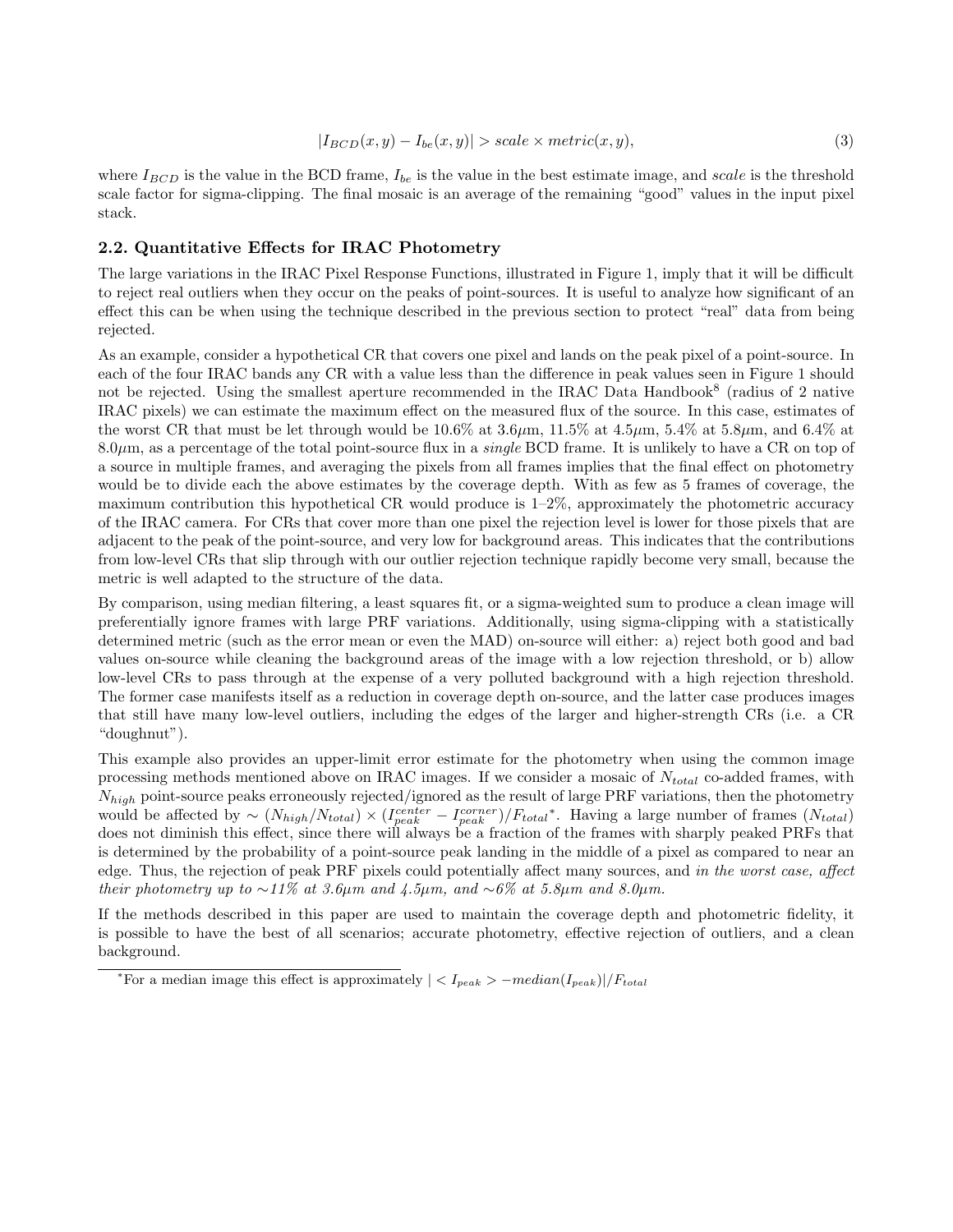#### 2.3. Implementation

To produce mosaics clean of CRs and other transient effects, IRACproc uses two layers of outlier rejection. The first layer uses the AMD image as the best estimate and is the only method effective for a coverage depth of two frames. This layer projects the AMD image onto each BCD frame and rejects outliers on a frame by frame basis. As we will discuss in this section, this layer has problems rejecting low-level outliers on sources in higher-coverage areas of the mosaic. The second layer is very effective for higher-coverage depths ( $>5$  frames). This layer projects each BCD frame onto the final grid and rejects outliers using a median image as the best estimate. For moderate coverage depths (2–4 frames), or mixed coverage depths (areas with high coverage mixed with areas of low coverage) the combined effect of both layers effectively cleans the mosaic of transients.

#### 2.3.1. Outlier rejection: first layer

This first layer detects outliers in each BCD frame and records their locations by modifying the BCD data quality (Dmask) images. The flagged outliers are masked during co-addition.

As mentioned before, the MLD images are not a good estimate of the noise in the background of the individual BCD frames, since they scale as the square root of the coverage depth. In addition, the MLD will slightly underestimate the value of the derivative, since it is derived from the AMD image which effectively selects the minimum value on-source. To correct these problems and provide a good metric in the background for all coverage depths, we create "effective derivative" images by multiplying the MLD by the square root of the coverage image  $N_{cov}(x, y)$ . As the coverage depth varies significantly across a mosaic, outlier identification remains robust on the background. However, since this correction also increases the metric on-source in high-coverage areas it prevents detection of low-level outliers in this first layer. Because the best estimate and metric images are also projected back to the grid of the original input frames using some form of interpolation, there is an additional loss of precision in the outlier rejection. These limitations are balanced by the second layer of outlier detection which is discussed in Section 2.3.2.

To flag outliers we clear the BCD Dmask "radhit" bit (bit 9), and reset it if the pixel is determined to be an outlier:

$$
|I_{BCD}(x,y) - I_{ped}(x,y) - AMD_{BCD}(x,y)| > CR\_THRESH \times MLD_{BCD}(x,y) \times \sqrt{N_{cov}(x,y)},
$$
 (4)

where  $I_{BCD}$  is the value in the BCD frame,  $I_{ped}$  is the background pedestal,  $\text{AMD}_{BCD}$  and  $\text{MLD}_{BCD}$  are the projection onto the BCD frame, and CR THRESH is the outlier rejection threshold scale.

#### 2.3.2. Outlier rejection: second layer

IRACproc acts as a wrapper for the SSC's co-addition software MOPEX. The second layer of outlier rejection is performed by MOPEX's multi-frame temporal outlier rejection using either an internally computed sigma<sup>∗</sup> or the BCD statistical uncertainty images as an alternative. IRACproc enhances outlier rejection within MOPEX by replacing the BCD uncertainty images with our own metric images.† As discussed in Section 2.1, this choice ensures that a reliable metric is being used for the rejection of true outliers.

The median image is used as the best estimate and the MLD image, combined with the BCD uncertainty image  $(BUNC)$ , is used as the external metric. By combining the BCD uncertainty image, with an appropriate weight, to the MLD image, the metric is effectively raised in the background. This formulation simultaneously protects the depth of coverage for point-sources while aggressively removing outliers on or near them, and very aggressively cleans the background of outliers.

The metric images are calculated with the following formula:

<sup>∗</sup>Currently (v030106), this internal sigma is the MAD – Median Absolute Deviation from the median, see MOPEX documentation.<sup>5</sup> Previously, it was the error on the mean.

<sup>†</sup>As IRACproc has evolved it has consistently improved outlier rejection within MOPEX with this replacement. IRACproc v3.1 and earlier used only the MLD. IRACproc v3.2–3.3 excluded the BCD uncertainty images for coverage depths of 5 or less to prevent the increased photon noise associated with CRs from affecting the weighted average metric.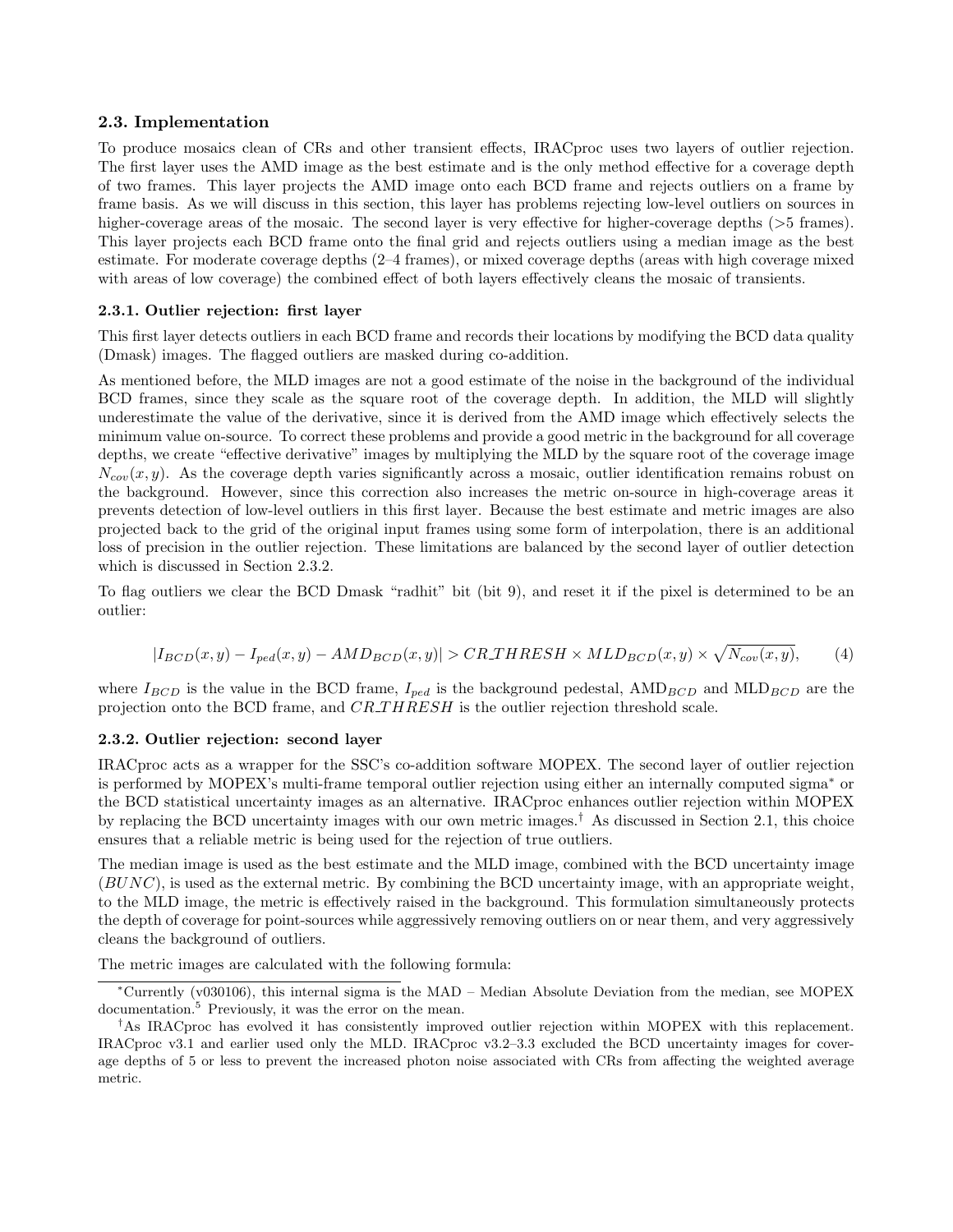$$
metric_{BCD} = (1 - BUNC\_FRAC) \times DERIV\_SCALE \times MLD_{BCD}
$$

$$
+ BUNC\_FRAC \times BUNC\_SCALE \times BUNC, \tag{5}
$$

where the final metric image is projected onto the BCD frame preserving a close approximation to the refined WCS used with *Spitzer* images,  $MLD_{BCD}$  (derived from the median mosaic) is projected onto the BCD frame. The parameters DERIV SCALE and BUNC SCALE scale the MLD image and the BCD uncertainty image independently. By selecting a non-zero value for the option  $BUNC\_FRAC$ , the BCD uncertainty images can be included in the metric images, and setting  $BUNC\_FRAC$  to 1 will result in the metric images including only the BCD uncertainty images.

# 3. PROCESSING IRAC DATA WITH IRACPROC

Creating mosaics with IRACproc is a 4-step process.

- 1. The BCD data are organized into a modular directory structure that separates the software configuration files, intermediary products and final mosaics. For sub-array data, there is a routine for splitting each 64-layer image cube into individual FITS images for further processing.
- 2. Images are selected for processing based on: channel number, exposure time, WCS coordinates, or on/off field frames, for example. The routine that automates this selection process also prepares the parameter files that control MOPEX.
- 3. Additional outside processing can be performed, including cosmetic alterations for muxbleed, banding, and column pull-down, or subtraction of a specific background.
- 4. With the data prepared, the mosaics are created for each IRAC band with a single routine. In brief, this routine registers the background levels of each input frame using the MOPEX overlap correction module. A median image is created and used to calculate the background pedestal for the AMD image described in Section 2.3.1. The first layer of outlier rejection is then performed, followed by the creation of the metric images for the second layer, outlined in Section 2.3.2. Once these preliminary steps are completed, the final mosaic with outliers rejected is created by MOPEX (See MOPEX documentation<sup>5</sup> for directory structures and output).

IRACproc also includes a set of scripts to perform some basic analysis of the processed data. There are routines to copy images or image sections, subtract a background pedestal level, and/or convert IRAC image units from MJy/sr ( $10^6$  Jy per steradian) to Jy, DN/sec, DN, or  $e^-$ . Additionally, there is an IRAF<sup>\*</sup> script to detect sources and perform aperture photometry using the APPHOT package. This script was originally developed in support of the Spitzer/IRAC "Nearby Stars" GTO programs,<sup>3</sup> but in fact can be applied to any IRAC photometry program. A stand alone perl script merges photometry from multiple wavelength bands by correlating magnitudes based on the WCS coordinates of the sources. Using these scripts we were able to efficiently analyze the multi-band photometry for hundreds of sources in each field of the "Nearby Stars" programs.

As an example of how well IRACproc can work with the depth of coverage limited to just two frames, Figure 2 shows the images before and after outlier rejection. The mosaics on the left are raw in the sense that no outlier rejection has been performed on them (known bad pixels have been masked). The mosaics in the middle are the cleaned IRACproc images, followed by the coverage maps on the right. In this example the frame time is 30 sec. The cleaned mosaics and their accompanying coverage maps show that the first layer of outlier rejection (the only method used here) is effective at removing all types of CRs, even those directly on sources. For example, look for the large CRs in the [3.6] and [5.8] bands, and the coverage maps on the right. In addition, Figure 3 shows another example with a depth of coverage equal to 5 frames (with small scale random dither pattern).

<sup>∗</sup> Image Reduction and Analysis Facility. IRAF is distributed by the National Optical Astronomy Observatories, which are operated by the Association of Universities for Research in Astronomy, Inc., under cooperative agreement with the National Science Foundation. Available from iraf.noao.edu.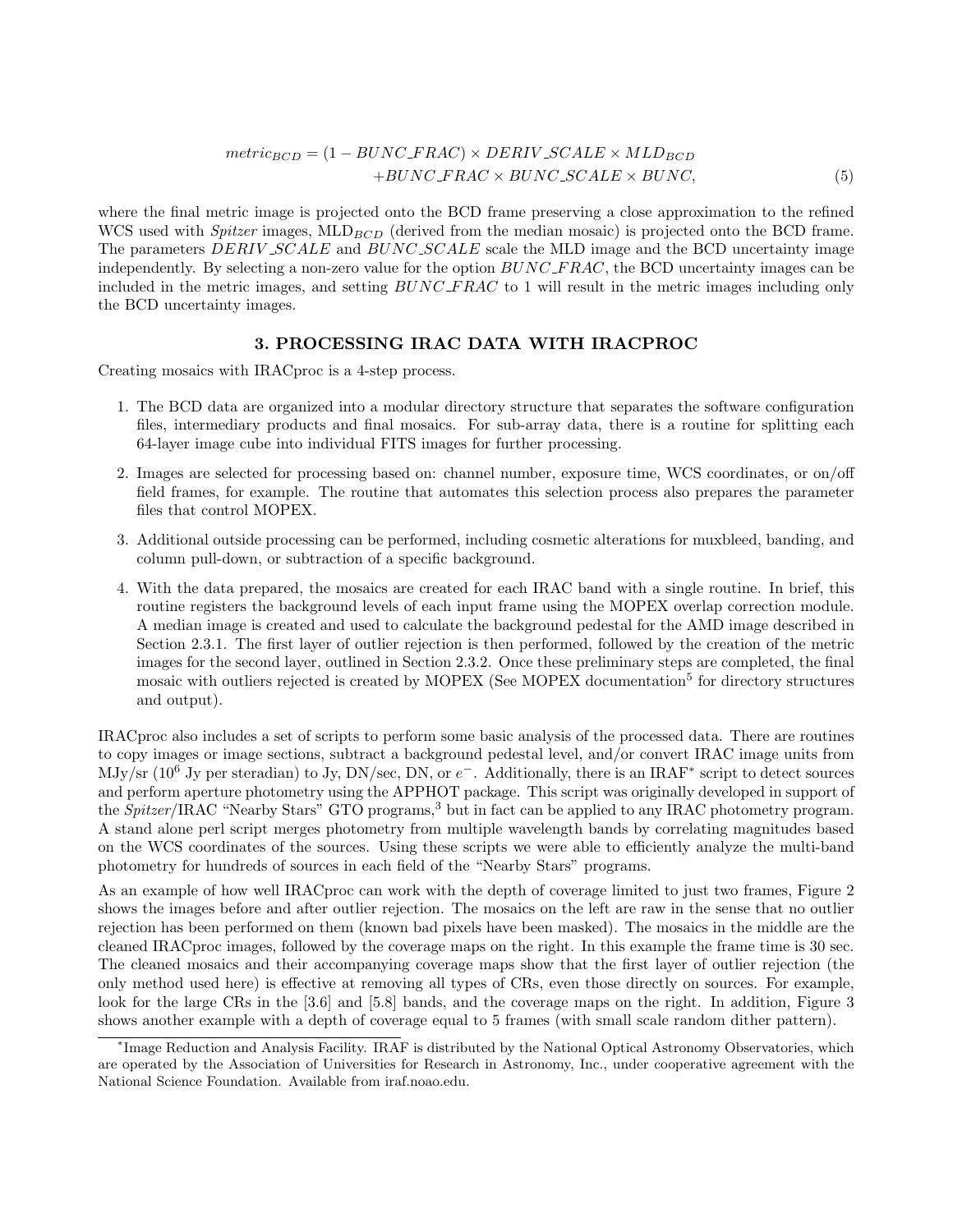

Figure 2. Example of IRACproc mosaics with a coverage depth of 2 for each IRAC band. Left: raw mosaic with bad pixels masked. Middle: IRACproc mosaic. Right: coverage map, the number of frames co-added for each pixel. These images are from AOR 3938304, PID 35, frame time 30 sec.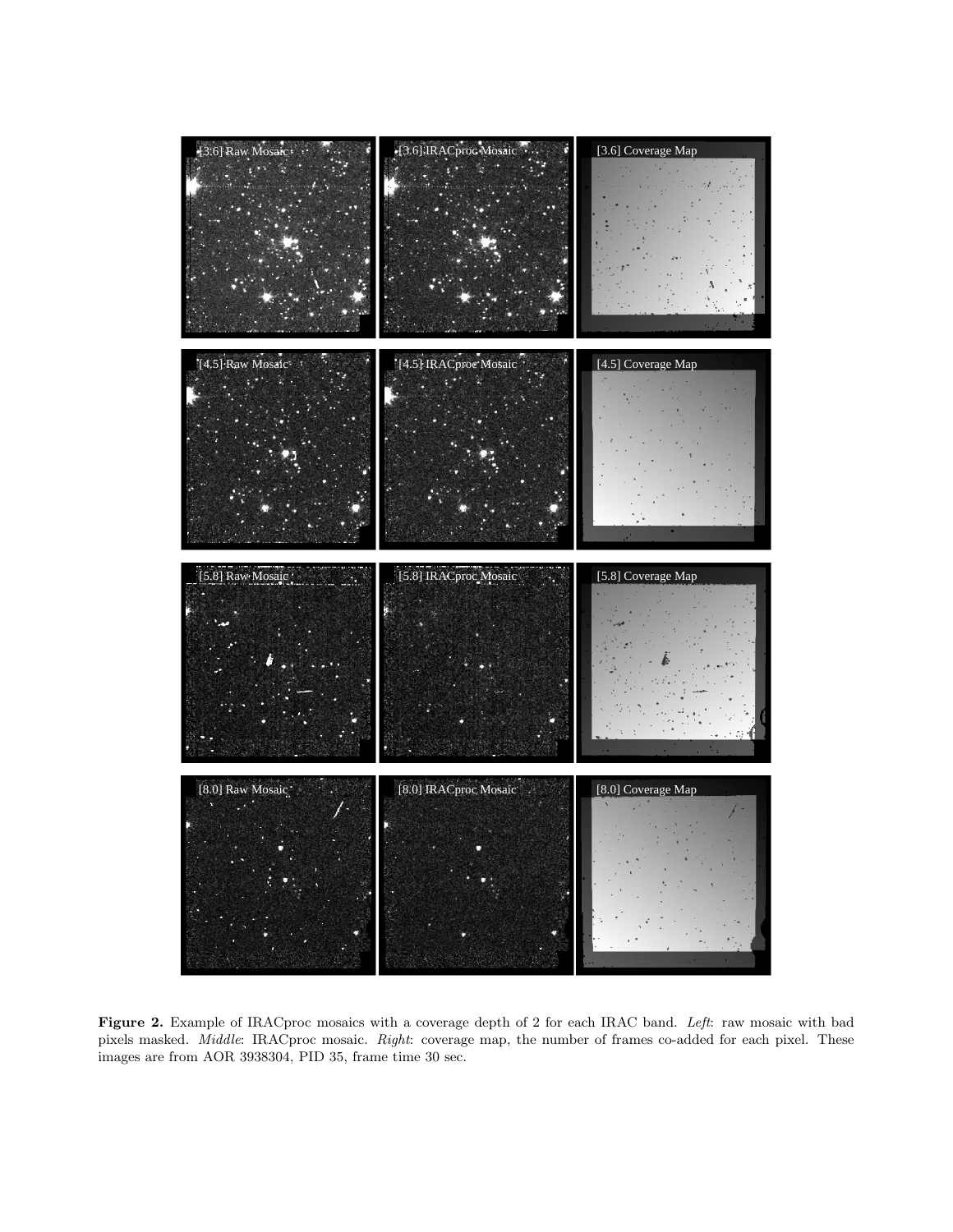## 4. IRAC HIGH-DYNAMIC RANGE POINT SPREAD FUNCTION SUBTRACTION

IRACproc also provides a framework for easy PSF subtraction, to allow the suppression of the light from bright sources even in cases of severe saturation. This facility was designed to allow PSF subtraction for the bright stars in the "Nearby Stars" GTO programs, needed to search for possible fainter companions within the IRAC field of view. An example of "before and after" PSF subtraction is given in Figure 3 for the nearby star GJ 832. The top left panel shows the IRAC "raw"  $4.5\mu$ m mosaic of the star (combining 5 frames, 30 seconds each, without outlier rejection); note how a large fraction of the image is covered by the extended features of the IRAC PSF. In the bottom left panel the IRAC PSF has been removed from the final IRACproc mosaic, revealing faint sources as close as ∼15–20" from the star (inside that radius, saturation and high photon noise prevents an accurate PSF subtraction). The IRACproc coverage map (top right) shows that our software is effective in removing CRs and other outliers even in presence of high signal from the extended PSF. The last panel shows a custom mask superposed on the PSF-subtracted image in order to cover the high PSF-subtraction residuals that would interfere with source detection while deriving the photometry of the sources in the field. The application of the mask is also a feature provided by the IRACproc PSF-subtraction package.

The PSFs used by IRACproc were derived by combining the images of several very bright stars in the "Spitzer Fabulous Four Debris Disk Stars" GTO program (PID 90), plus some fainter stars observed with the specific purpose of measuring the IRAC PSF.<sup>10</sup> The "Fabulous Four" program consists of the observation with all Spitzer instruments of the original four young main sequence stars found by IRAS to have a "second generation" (or "debris") protoplanetary disk. These stars (Vega, β Pictoris, Fomalhaut and  $\epsilon$  Eridani, plus the reference star  $\epsilon$  Indi) have been observed with IRAC using a very long total exposure (up to 1 hour), in order to search for planetary mass companions within the IRAC field of view. With the exception of  $\beta$  Pictoris, which is indeed extended at IRAC wavelengths, the debris disks are not detected by IRAC for the other stars. The data obtained with such long integration, albeit saturated in the core, thus provide very high S/N images of the extended parts (the faint extended tail and the diffraction spikes) of the IRAC PSF. By merging these "extended PSFs" with unsaturated cores from fainter reference stars, using a semi-transparent mask to ensure a smooth transition, we have created a set of High Dynamic Range (HDR) PSFs for IRAC. These final HDR PSFs are normalized in surface brightness units (in MJy/sr, the same as the BCD) to have the total flux of a zero magnitude A–type star (Vega, which was indeed part of the "Fabulous Four" stars). The relative normalization between the core and extended components of the PSF is accurate to the level of the IRAC absolute photometric calibration (better than 10%). The final S/N of the HDR PSFs is  $\sim 10^7$  for the 3.6 and 4.5µm IRAC bands, and  $\sim 10^6$  for 5.8 and  $8.0 \mu m$ .

The shape of the PSF depends on its position on the IRAC array: the diffraction spikes and other features shift and change in relative strength with respect to the core, and the core itself changes in shape as the point source moves around the array. Inter-pixel phase and intra-pixel sensitivity also affect the PRF shape at all positions on the arrays. As a consequence, since the stars used to create the HDR PSFs have been observed at the center of the IRAC arrays, the best PSF subtractions are obtained when the stars to be subtracted are also observed in the same position, and with the same dither pattern (36 points Reuleaux, small scale). Due to nonlinear components in the IRAC PSF (e.g. the "electronic artifacts" described in the IRAC Data Handbook<sup>8</sup> and in Marengo *et*  $al. 2006<sup>11</sup>$  among them the so-called "banding", "muxbleed" and "column pull-down"), and a "charge-diffusion" in the PSF cores at 3.6µm, the best PSF subtraction is obtained for point sources with similar magnitude of the stars used to create the HDR PSFs. To obtain the best PSF subtraction for non-saturated stars, stars brighter than Vega, or stars observed far from the center of the IRAC arrays, it is thus better to allow for the observation of a reference star having similar brightness to the science target, observed with the same dither pattern and in the same area of the IRAC arrays.

We have tested the accuracy of the PSF subtraction provided by IRAC proc by measuring both PSF fitting and aperture photometry of 6 M5.5 – M9 stars observed with the IRAC HDR mode, for which two exposures (one unsaturated of 1.2 sec, and one saturated of 30 sec) were available. By measuring the scaling factor between the saturated images and the HDR PSF we have then measured the brightness of each of our test stars, and found that the derived magnitudes match within  $\sim 1-2\%$  of the aperture photometry obtained on the unsaturated short exposure frames.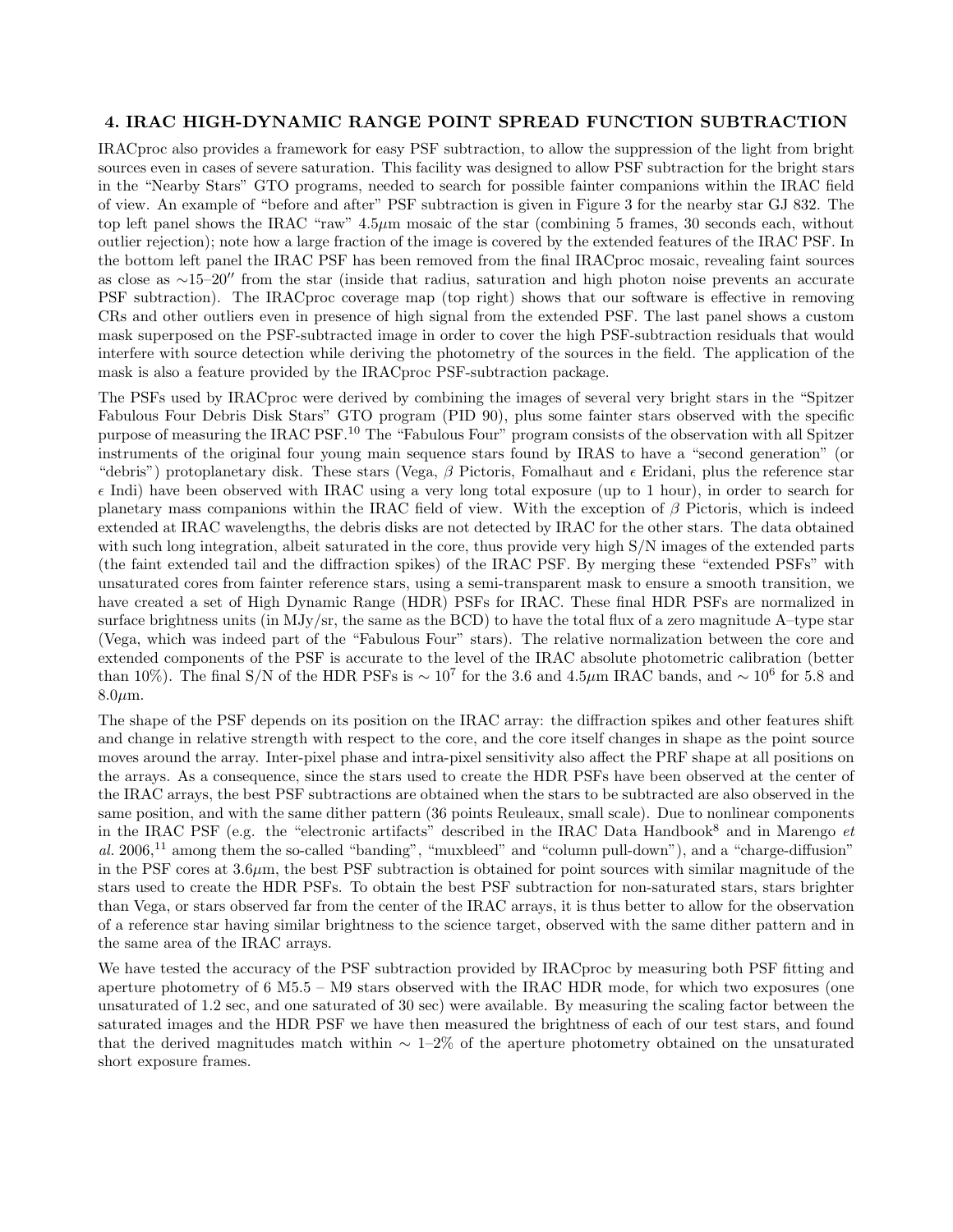

Figure 3. Spitzer/IRAC 4.5 $\mu$ m image of a typical bright star (mag<sub>[4.5]</sub> = 4.25). Top left: raw mosaic with bad pixels masked. Top right: coverage map, the number of frames co-added for each pixel. Bottom left: PSF-subtracted IRACproc mosaic. Bottom right: mosaic with PSF subtraction residuals masked. With PSF subtraction it is possible to identify sources as close as ∼15–20" from the primary. Note that the short term latents from the bright star are masked in the final mosaic. This image is from AOR 3914240, PID 33, frame time 30 sec  $\times$  5.

The HDR PSFs distributed with IRAC proc are available with three pixel scales: 0."3, 0."4, and 1." $22/\sqrt{2}$  $(0.^{''}8626716)$  per pixel. Larger sampling can be achieved by re-binning the  $0.^{''}3/\text{pix}$  or  $0.^{''}4/\text{pix}$  PSFs. The PSF images are approximately  $312'' \times 312''$ , the size of the IRAC arrays.

## 5. CONCLUSIONS

IRACproc is a software suite designed to process and analyze IRAC data. It uses the SSC's post-BCD processing software MOPEX for co-addition and significantly improves outlier rejection with spatial derivative images. Included with IRACproc is a set of IRAC High Dynamic Range Point Spread Functions which can be used to effectively remove the dominating light from a bright star to reveal faint sources.

The key to our outlier rejection method is a robust choice for a best estimate and metric for outlier rejection. MOPEX already contains much of the underlying infrastructure needed to generate the biased median, absolute minimum deviation, and maximum local derivative images described in Section 2.1. The internally computed sigma within MOPEX (the Median Absolute Deviation from the median) is a good metric for the background, and even on the wings of point-sources. However, it is still not completely effective at taking into account the large fluctuations in the IRAC Pixel Response Functions and has difficulty identifying real outliers on sources.

Since MOPEX already chooses the maximum available sigma for temporal outlier rejection, it could calculate the maximum local derivative of the median image and directly compare those values to the internal sigma. With this implementation, MOPEX could have an extremely robust and efficient outlier rejection scheme for any coverage depth.